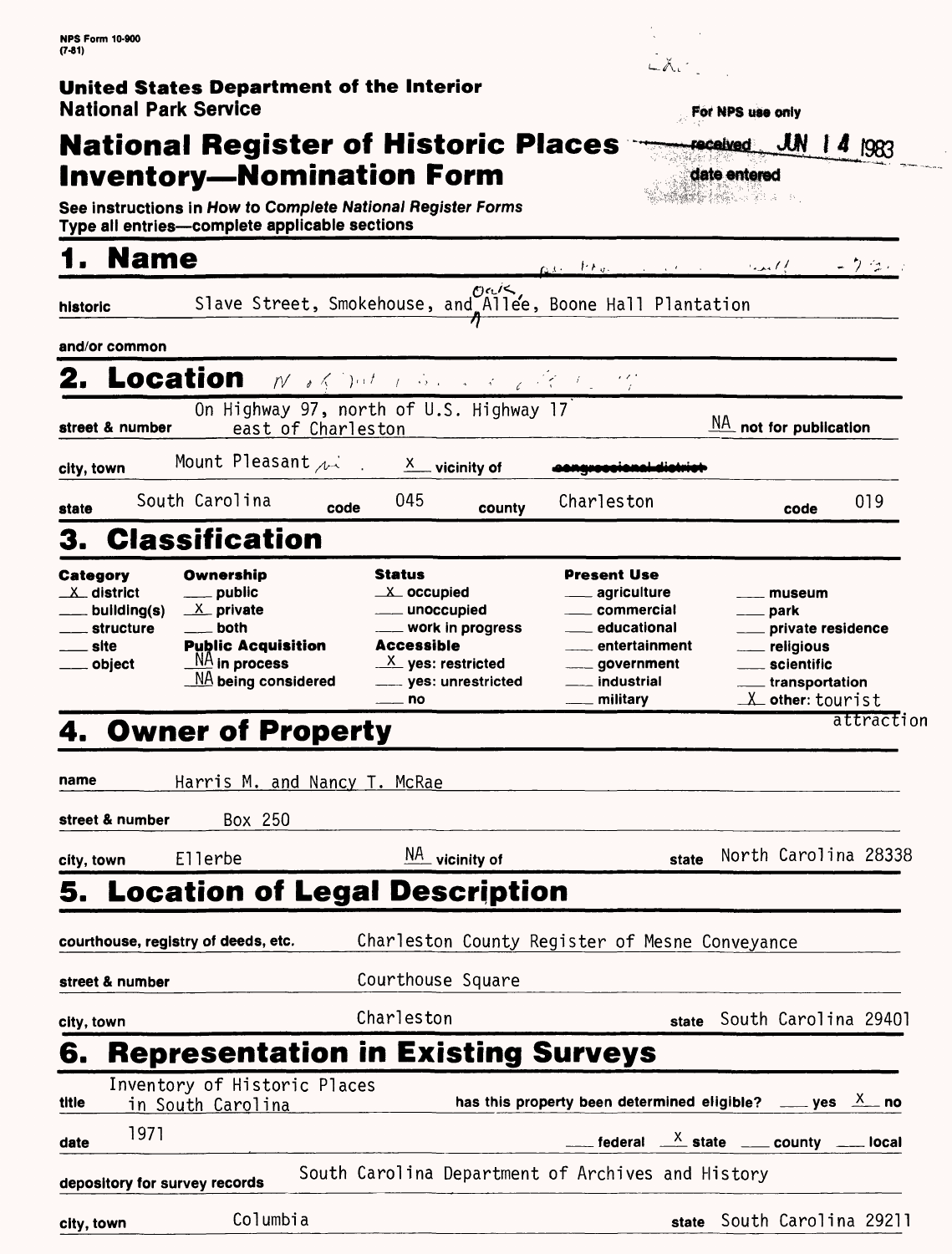# **7. Description**

| <b>Condition</b> |
|------------------|
|------------------|

| Condition                          |                | <b>Check one</b>       |
|------------------------------------|----------------|------------------------|
| ____ excellent                     | deteriorated   | <u>___</u> _ unaltered |
| $\cdot$<br>— ≚⊷gooti ∶<br>— x∵fair | ruins          | $X$ altered            |
|                                    | ____ unexposed |                        |

Check one  $\frac{X}{X}$  original site \_ moved date \_

### **Describe the present and original (if known) physical appearance**

The Slave Street, Smoke house, and Allee, Boone Hall Plantation, are located on Boone Hall Plantation in rural Charleston County, South Carolina. The plantation developed during the eighteenth, nineteenth, and twentieth centuries under various owners; the nominated elements are those that retain integrity from the early and<br>middle nineteenth century swhen the plantation was owned by the Boone and Horlbeck when the plantation was owned by the Boone and Horlbeck families. Various other buildings and structures on the plantation which are of later construction, or which are so altered as to have lost historic integrity, are not included in the nominated acreage.

The land which became Boone Hall Plantation was granted to Major John Boone at the end of the seventeenth century. The oldest surviving building on the plantation appears to be the smokehouse, which dates from ca. 1750. The nine surviving slave houses appear to date from ca. 1790-1810. The allee is believed to have been planted in 1843.

Additional Information: The nomination includes the following elements of the plantation:

1. Allee. A straight avenue approximately three-quarters of a mile long, leading from the southwest entrance of the plantation grounds towards the site of the original house to the northeast. The allee is defined by requiarly-spaced live oak trees with mossdraped branches intertwining over the avenue. The allee is reported to have been laid out and planted in  $1843.1$  One brick grave vault without a headstone is located adjacent to the southeast line of trees. Several members of the Boone family are suggested as the occupants of this vault.<sup>2</sup>

2. Slave Houses. Nine one-story brick houses en filade paralleling the allee to the northwest. These houses are said to have been the homes of the Boone Hall house servants. The brickwork of the houses suggests a construction date in the late eighteenth or early nineteenth century, and the available documentation lends credence to a ca. 1790 date.<sup>3</sup> The buildings are one story, measuring about twelve feet by thirty feet, with gable roofs. Each house is built of brick laid in haphazard bond, which sometimes follows English bond. Each house has a central doorway and four windows with brick segmental-arched heads on its southwest elevation. There are single windows centered on the southeast elevation of each building and single attic windows in the gable ends on both the southeast and northwest elevations. The windows and doorways have new wooden shutters and surrounds. The rear (northeast) elevations of the slave houses have external brick chimneys with raked shoulders and narrow detached chimney stacks. The gable ends have raked parapets rising above the roofline. The roof structures of the cabins were originally heavy-timber rafters with pegged mortise-andtenon ridge joints; some of the roof structures are intact, while others have been rebuilt with modern mi 11-sawn lumber. At one point in time, the houses had two interior partitions dividing each house into two rooms flanking a central hall; in those houses which are open to public view, these partitions have been removed. The floors are plank or dirt, and the bare brick walls have traces of plaster in some of the houses. The ceiling joists and the rafters are exposed, although there may at one time have been garrets in the houses. There is a simple fireplace with a brick hearth and no mantelpiece at the rear of each house.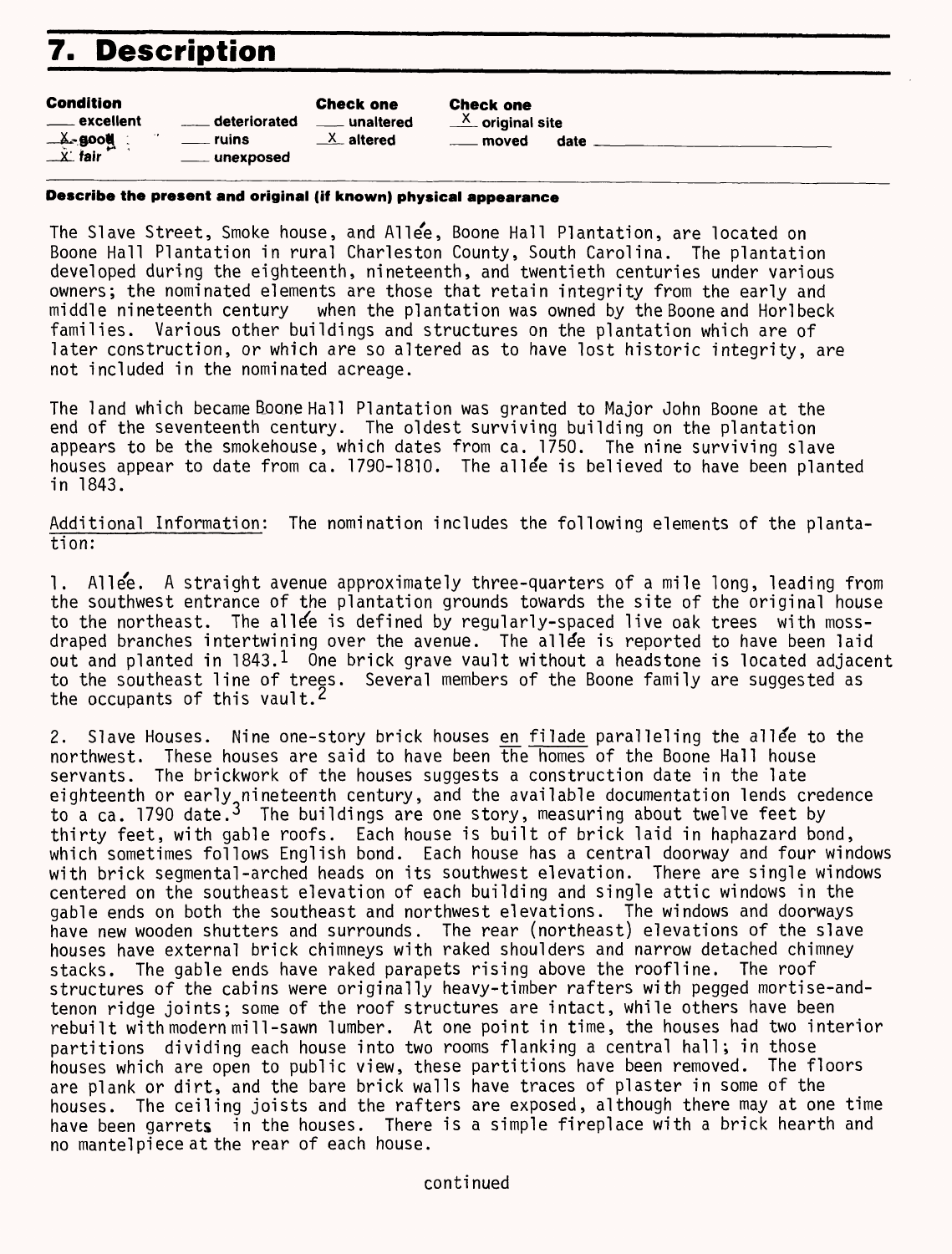# **8. Significance**



#### **Statement of Significance (in one paragraph)**

The Slave Street, Smokehouse, and Allee, Boone Hall Plantation, located on the grounds of Boone Hall Plantation in rural Charleston County, South Carolina, are those elements of the plantation that effectively convey aspects of the history of the property from the mid-eighteenth to the mid-nineteenth century. The plantation was developed in many stages from the late seventeenth century by the Boone family, the Horlbeck family, and others; the nominated properties date from the occupancy of the Boones and Horlbecks. The slave street, one of the few surviving such streets in South Carolina, is a good example of the nature of slave housing in the antebellum plantations of the state. The allege is a significant work of antebellum landscape architecture. Additionally, some of the brick slave houses and the brick smokehouse on the property embody the distinctive characteristics of eighteenth and early nineteenth century brickmasonry in South Carolina.

Additional Information: John Boone received a grant for 430 acres of land in Charleston County on the southeast side of the Wando River in 1697.<sup>5</sup> The land was developed by John Boone and his descendents through the seventeenth century.<sup>6</sup> The plantation, known as Boone Hall, passed to John and Henry Horlbeck ca. 1817; the Horlbeck family maintained Boone Hall into the twentieth century, establishing a brickyard and a pecan grove in addition to their other agricultural pursuits.<sup>7</sup> Around 1935 Thomas Archibald Stone, a Canadian diplomat, purchased the plantation and had a new house erected.  $8$ Boone Hall is now the property of Harris M. and Nancy T. McRae.

Landscape Architecture: The oak allee at Boone Hall Plantation is an exceptional specimen of the allees that were developed at many southeastern plantations in the early and middle nineteenth century. The allee was designed as a formal entrance and approach to the plantation. The Boone Hall allee, a rhythmic progression of moss-laden oak trees whose branches intertwine to shelter the avenue, is a well-preserved and beautifully developed allee, and effectively conveys the atmosphere of an antebellum plantation.

Architecture: The smokehouse and two of the slave houses (#2 and #3) display exceptional brickwork, featuring diamond-shaped patterns worked out by glazed headers in the bond. The all-header bond brickwork of the smokehouse is an extremely rare bonding pattern in South Carolina.<sup>9</sup> The brickwork of the slave houses is highly irregular and inconsistent but often assumes the pattern of header bond or English bond. The slave houses,<br>although considerably altered, are expressive of the nature of antebellum brick although considerably altered, are expressive of the nature of construction as well, showing walls three courses thick with irregular bonding patterns and large external chimneys with detached stacks.

Black History: The slave street at Boone Hall Plantation is expressive of the nature and characteristics of slavery in South Carolina in the antebellum period. The nine slave houses included in the nomination are said to be the survivors of twenty-seven houses that were on Boone Hall at one time. These surviving houses are reported to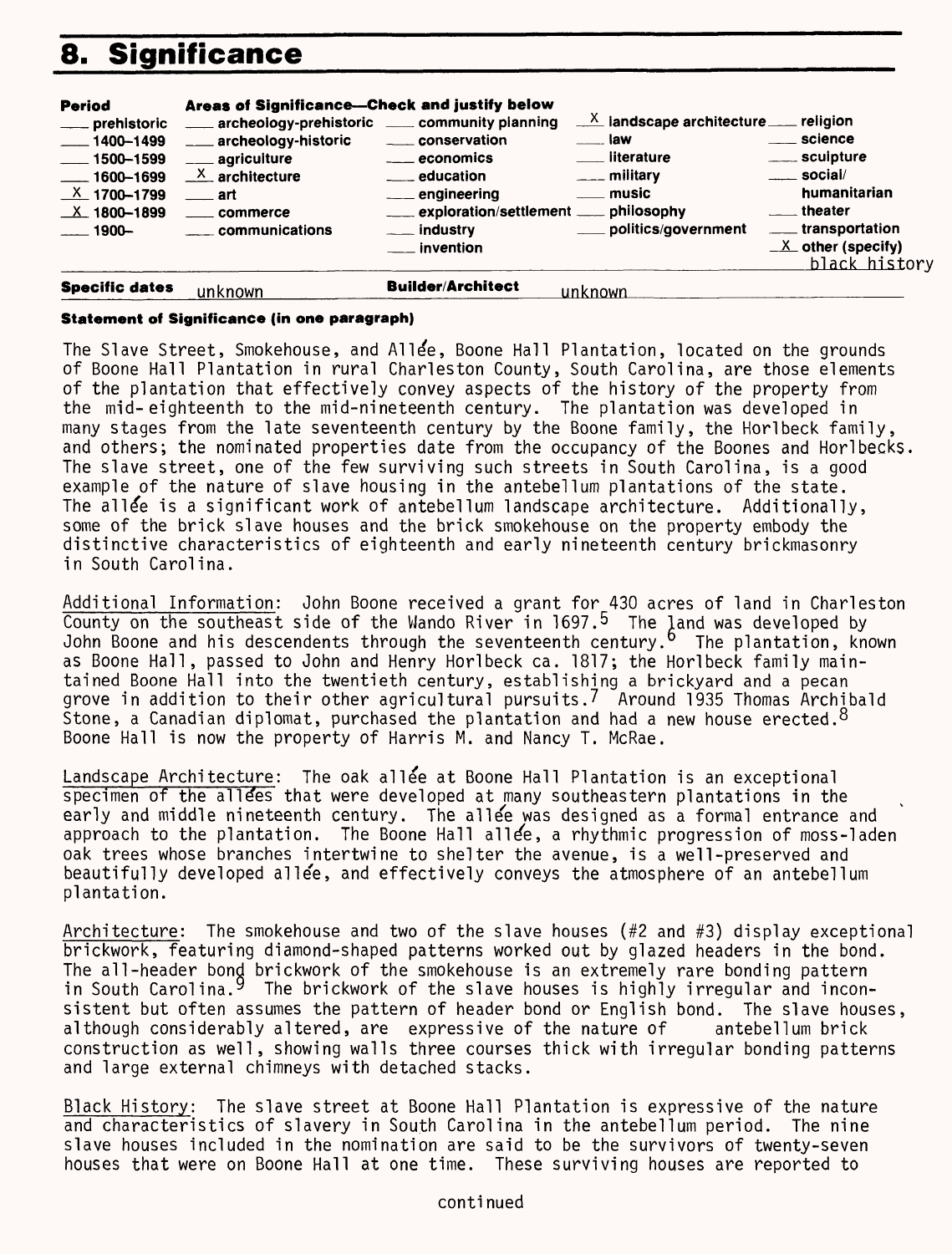# **9. Major Bibliographical References**

see continuation sheet

| Quadrangle name __<br><b>UMT References</b> | Acreage of nominated property ___ approximately 16 acres<br>Fort Moultrie |                              |                                                                                                                                 |           | Quadrangle scale $1:24000$                                                                                                                                                                                                                                                                                                                        |
|---------------------------------------------|---------------------------------------------------------------------------|------------------------------|---------------------------------------------------------------------------------------------------------------------------------|-----------|---------------------------------------------------------------------------------------------------------------------------------------------------------------------------------------------------------------------------------------------------------------------------------------------------------------------------------------------------|
| 1,7<br>Easting<br>Zone                      | 610135<br><b>Northing</b>                                                 | 31631591110                  | в<br>1 <sub>1</sub><br>Zone                                                                                                     | Easting   | 6110020<br>3.631521810<br><b>Northing</b>                                                                                                                                                                                                                                                                                                         |
| c   1, 7 <br>E[1,7]<br>G[1,7]               | 609930<br>609960<br>$6 1,0 0,6,3$ 36360015                                | 3635290<br>316131571215      | D 1 7 <br>F[1,7]<br>H.                                                                                                          |           | 61100110<br>3161315171110<br>لعيديما وبيلوا<br>لعبديما ويعلورها                                                                                                                                                                                                                                                                                   |
|                                             | Verbai boundary description and justification                             |                              | $\inf$ $\overline{\mathbf{q}(\mathbf{r})+\mathbf{y}}$ states and counties for properties overlapping state or county boundaries |           | The boundaries of the Slave Street, Smokehouse, and<br>Allee, Boone Hall Plantation nomination are shown as the red line on the accompanying Charleston<br>County Tax Map #580-0-0 drawn on a scale of 400' to the inch. The boundaries include all<br>historic elements with integrity and exclude all non-historic properties and those without |
| state                                       | ΝA                                                                        | code                         | county                                                                                                                          | NA.       | code                                                                                                                                                                                                                                                                                                                                              |
| state                                       | ΝA                                                                        | code                         | county                                                                                                                          | NA.       | code                                                                                                                                                                                                                                                                                                                                              |
|                                             | <b>Form Prepared By</b>                                                   |                              |                                                                                                                                 |           |                                                                                                                                                                                                                                                                                                                                                   |
| name/title                                  |                                                                           |                              | John E. Wells, Architectural Historian                                                                                          |           |                                                                                                                                                                                                                                                                                                                                                   |
| organization                                | Archives and History                                                      | South Carolina Department of |                                                                                                                                 | date      | August 4, 1982                                                                                                                                                                                                                                                                                                                                    |
| street & number                             | 1430 Senate Street                                                        |                              |                                                                                                                                 | telephone | $(803)$ 758-5816                                                                                                                                                                                                                                                                                                                                  |
| city or town                                | Columbia                                                                  |                              |                                                                                                                                 | state     | South Carolina 29211                                                                                                                                                                                                                                                                                                                              |
|                                             |                                                                           |                              |                                                                                                                                 |           | 12. State Historic Preservation Officer Certification                                                                                                                                                                                                                                                                                             |
|                                             | The evaluated significance of this property within the state is:          |                              |                                                                                                                                 |           |                                                                                                                                                                                                                                                                                                                                                   |
|                                             | national                                                                  | $\chi$ state                 | local                                                                                                                           |           |                                                                                                                                                                                                                                                                                                                                                   |
|                                             |                                                                           |                              | according to the criteria and procedures set forth by the Mational Park Service                                                 |           | As the designated State Historic Preservation Officer for the National Historic Preservation Act of 1966 (Public Law 89-<br>665), I hereby nominate this property for Inclusion in the National Register and certify that it has been evaluated                                                                                                   |
|                                             |                                                                           |                              |                                                                                                                                 |           |                                                                                                                                                                                                                                                                                                                                                   |
|                                             | <b>State Historic Preservation Officer signature</b>                      |                              |                                                                                                                                 |           |                                                                                                                                                                                                                                                                                                                                                   |
| Charles E. Lee                              | State Historic Preservation Officer                                       |                              |                                                                                                                                 |           | date<br>June 2<br>1983                                                                                                                                                                                                                                                                                                                            |
| For NPS use only                            |                                                                           |                              | I hereby certify that this property is included in the National Register                                                        |           |                                                                                                                                                                                                                                                                                                                                                   |
| title<br>Attest:                            | teeper of the National Register                                           |                              |                                                                                                                                 |           | date<br>date                                                                                                                                                                                                                                                                                                                                      |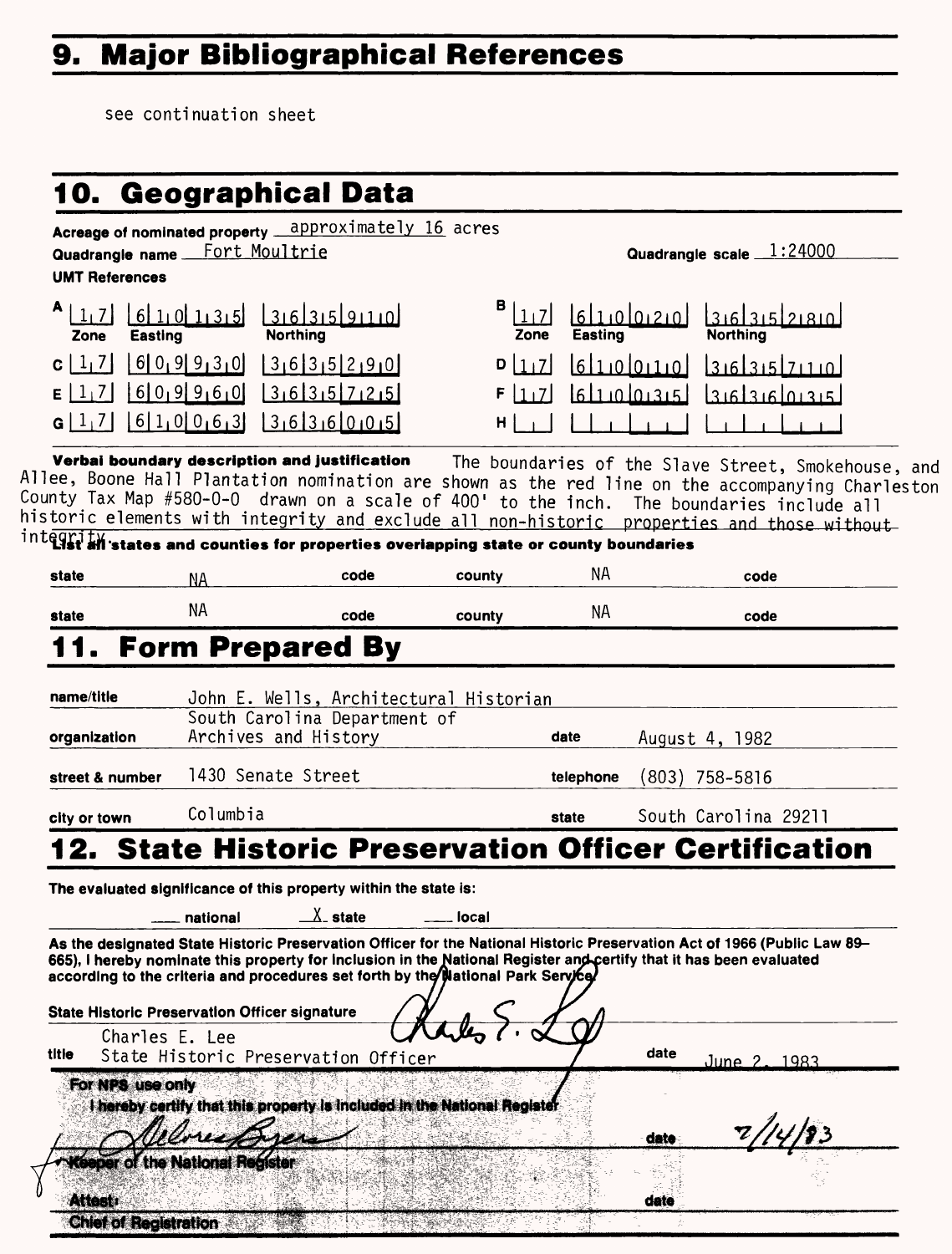### **United States Department of the Interior Heritage Conservation and Recreation Service**

## **National Register of Historic Places Inventory-Nomination Form**



The brick walls of the slave houses are in varying stages of deterioration. The original bricks show considerable spalling and deterioration, and much of the original mortar has leached out. All of the slave houses have been repointed at various times with Portland cement mortar, which often obscures original brickwork and hastens the disintegration of the soft bricks. Many of the original bricks have been replaced, and some of the brick arches have been rebuilt with modern brick. The repairs to the original brickwork compromise the visual, structural, and historic integrity of the slave houses, but there remains sufficient original fabric to convey the historical nature of the buildings.

In order from the northeast to southwest:

House #1. Original roof framing; new pantile roofing; extremely heavy repointings; building in fair overall condition.

House #2. New wood shingle roofing; left window on facade has been bricked up with new brick; some diapering worked in glazed headers on the facade; extremely heavy repointing and brick replacement; building in fair condition.

House #3. New wood shingle roofing; some diapering on the rear (northeast elevation); moderate amount of repointing; building in fair condition.

House #4. New wood shingle roofing; six-over-six sash windows installed at an unknown time; extensive repointing and brick replacement; building in fair condition.

House #5. New pantile roofing; moderate repointing and brick replacement; building in fair condition.

House #6. New wood shingle roofing; moderate repointing; building in fair condition.

House #7. New wood shingle roofing; moderate repointing; building in fair condition.

House #8. New pantile roofing; two windows on southeast elevation instead of one; two windows also on northwest elevation; moderate amount of repointing and brick replacement; building in fair condition.

House #9. New wood shingle roofing; moderate repointing; building in fair condition.

3. Smokehouse. A cylindrical brick structure located north of the slave street. The brickwork of the building is header bond, a very rare bond, with diamond-shaped diapering worked in glazed headers around the exterior. A single doorway on the southwest aspect of the structure is topped by a crude jack arch over a wooden lintel. A conical timber roof is sheathed in slate. The brickwork of the smoke house suggests a mid-eighteenth century construction date. The building has had some repointing of fair quality and little deterioration to the original bricks.

Surroundings: Other buildings and structures on the plantation, which are not included in the nominated acreage, include a twentieth century gatehouse, several early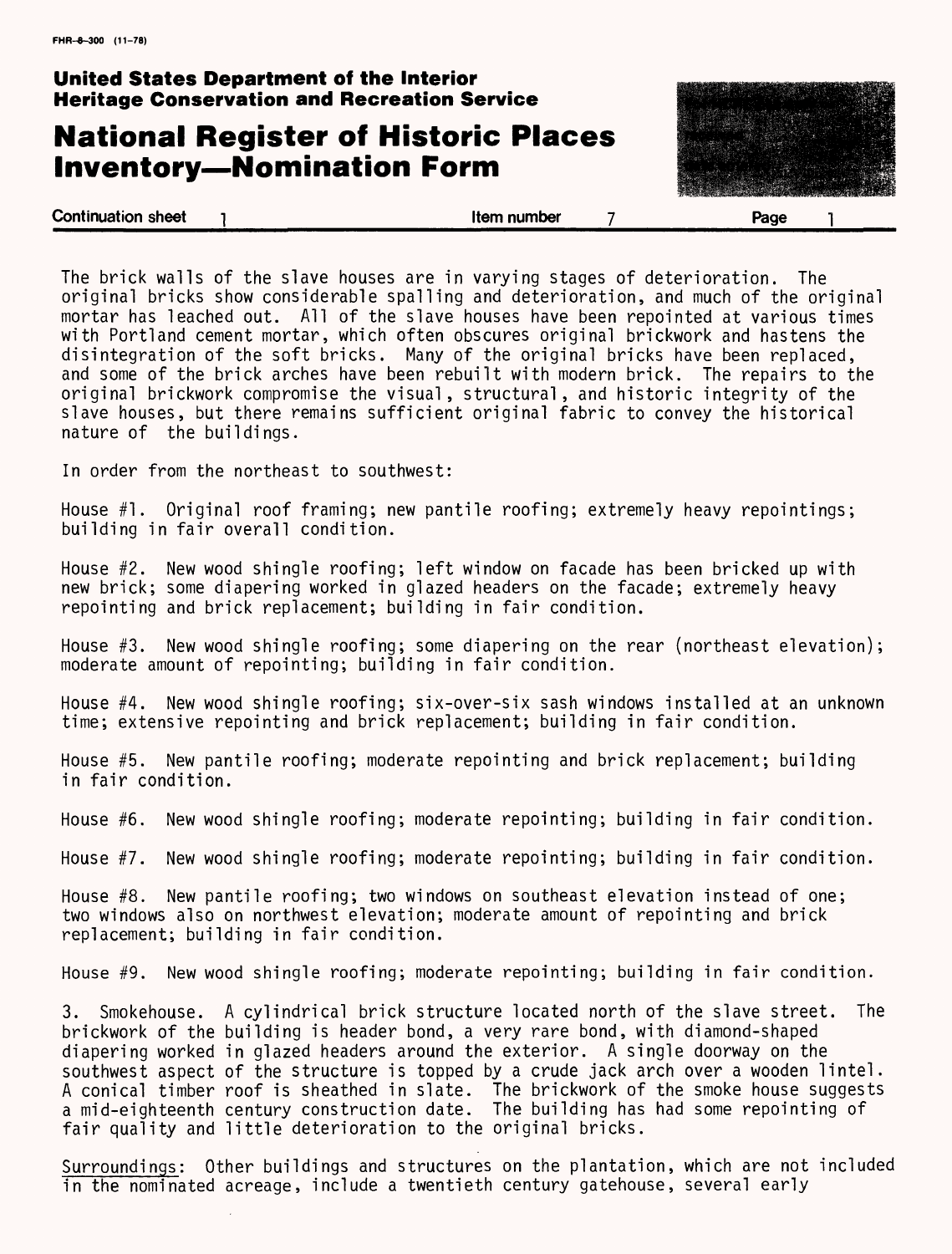**United States Department of the Interior Heritage Conservation and Recreation Service**

## **National Register of Historic Places Inventory-Nomination Form**



twentieth century frame barns and stables, a much-altered brick building of unknown age which is reported to have served once as a gin house, formal gardens with serpentine walls laid out ca. 1936, and a large brick house at the northeast end of the allee which was built in 1936 to replace the original main house of Boone Hall.4 The plantation is sheltered by many large trees draped with Spanish moss.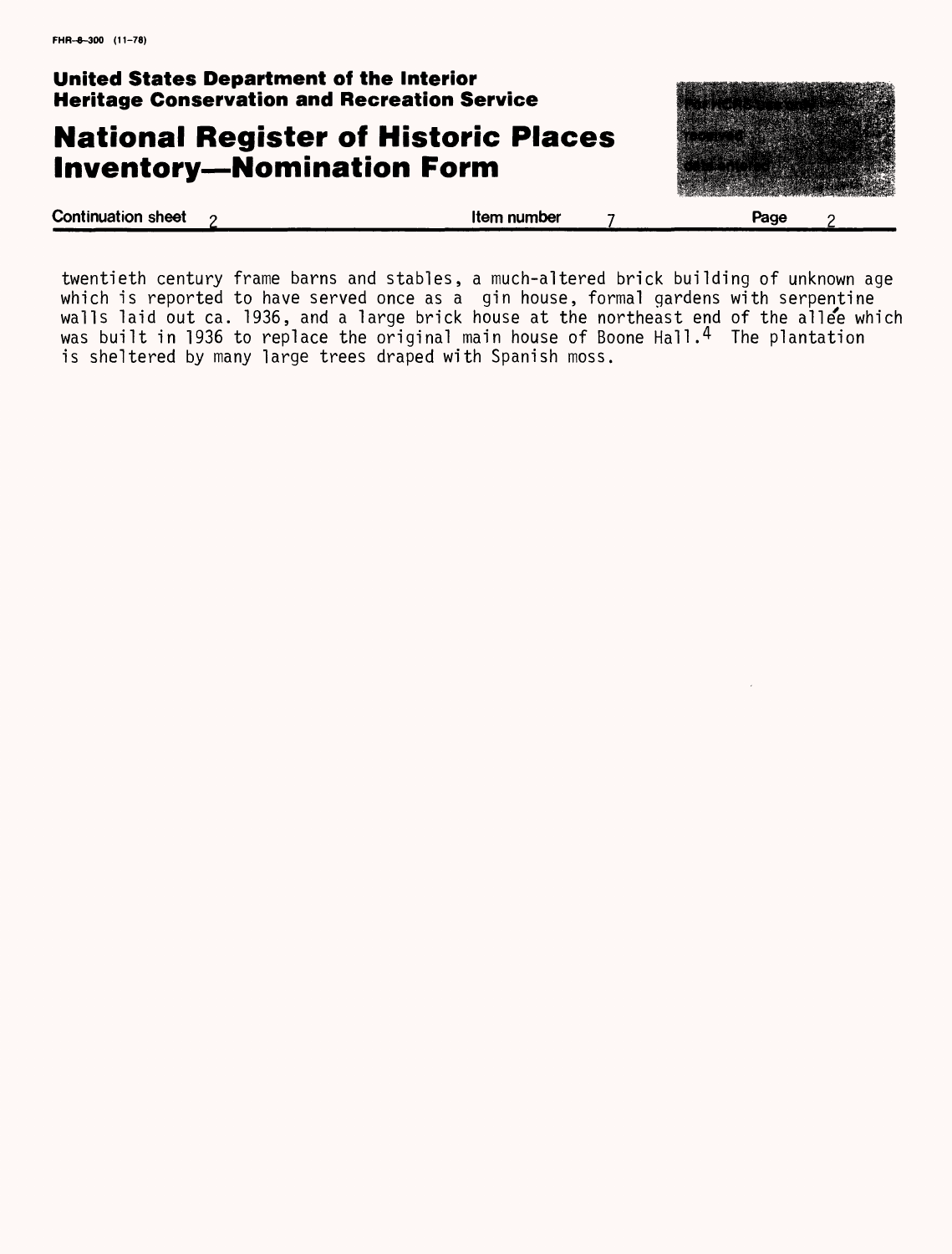**United States Department of the Interior Heritage Conservation and Recreation Service**

### **National Register of Historic Places Inventory-Nomination Form**



have been for the house servants of the plantation. The houses were identical, arranged in a regular row, with small parcels of land between each house. Although most of the houses at Boone Hall have undergone considerable deterioration and alteration, the spartan living conditions of the slaves are effectively conveyed. The slave street at Boone Hall Plantation is one of the few surviving slave streets identified in South Carolina; other slave streets are intact at Lavington Plantation in Colleton County and at Friendfield Plantation in Georgetown County.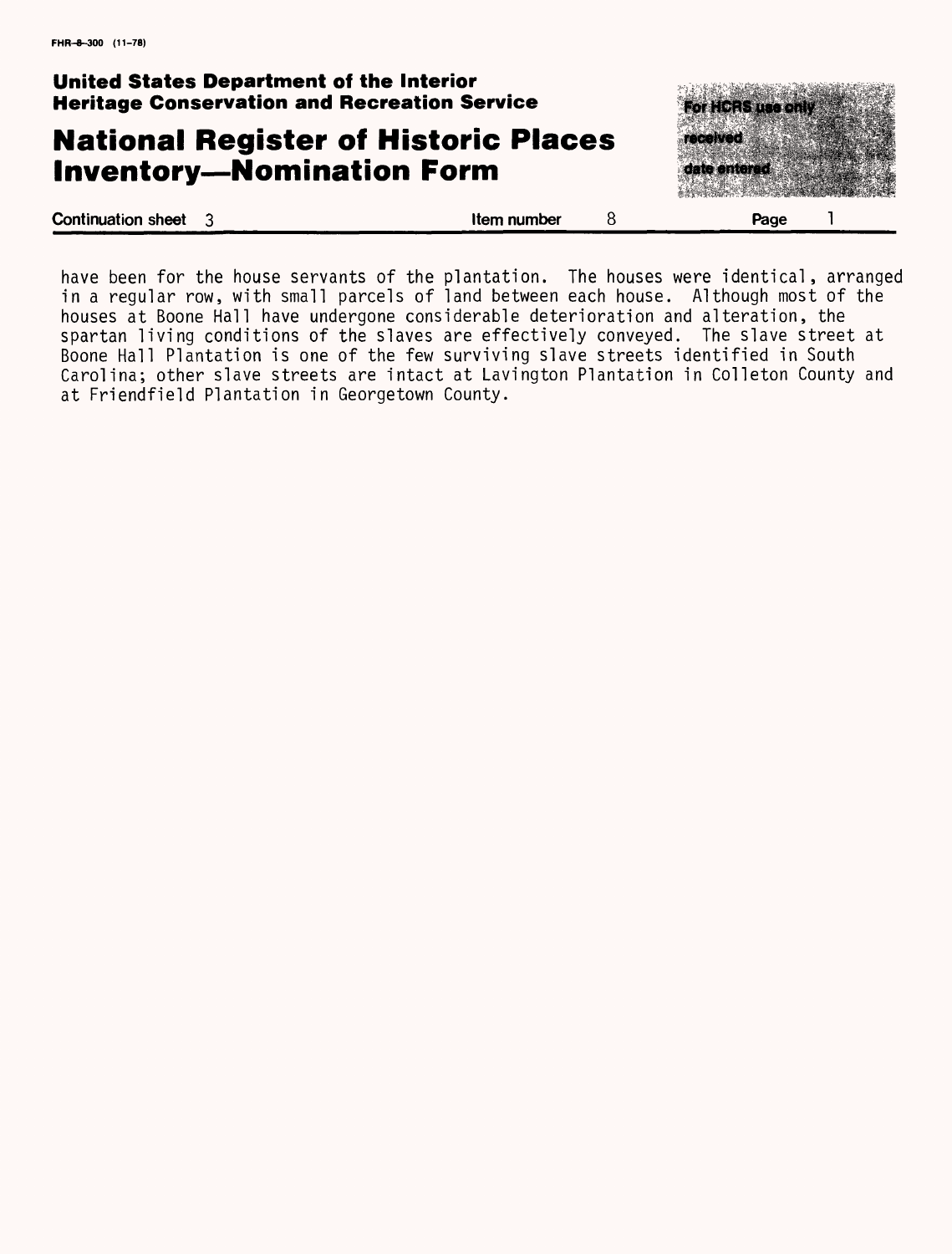### **United States Department of the Interior** National Park Service

## **National Register of Historic Places Inventory-Nomination Form**



L .

BIBLIOGRAPHY

"Boone Hall Had Largest Grove." Charleston News and Courier, 22 October 1933.

"Canadian restored S.C. plantation." The Myrtle Beach Sun-News, 16 March 1980.

- Charleston, South Carolina. Charleston County Courthouse. Register of Mesne Conveyance. Deed Book S-8 and Plat Books C and G.
- Columbia, South Carolina. South Carolina Department of Archives and History. Proprietary Grants, Vol. 38.
- DeBrahm, William. Map of South Carolina and a Part of Georgia ... Charing Cross, 1780.
- "Historical Notes: Historic Houses of South Carolina." South Carolina Historical and Genealogical Magazine 22 (October 1921): 130-33.
- Mouzon, Henry and Others. An Accurate Map of North and South Carolina with their Indian Frontiers ... London, 1775.
- Phillips, Ulrich Bonnell. American Negro Slavery. New York: D. Appleton & Co., 1918.
- Population Schedules of the First Census of the United States, 1790: South Carolina [Charleston County J . Washington, D.C.: National Archives Microfilm Publications, 1965.

South Carolina Law Reports, Vol. 30.

- Stoney, Samuel Gaillard. Plantations of the Carolina Low Country. Charleston, S.C.: Carolina Art Association, 1938.
- "Tide Harnessed at Boone Hall to Furnish Power for Entire Plantation." Charleston News and Courier, 8 November 1936.
- "Was 'Wind' Filmed At Boone Plantation?" Charleston News and Courier, 24 May 1971.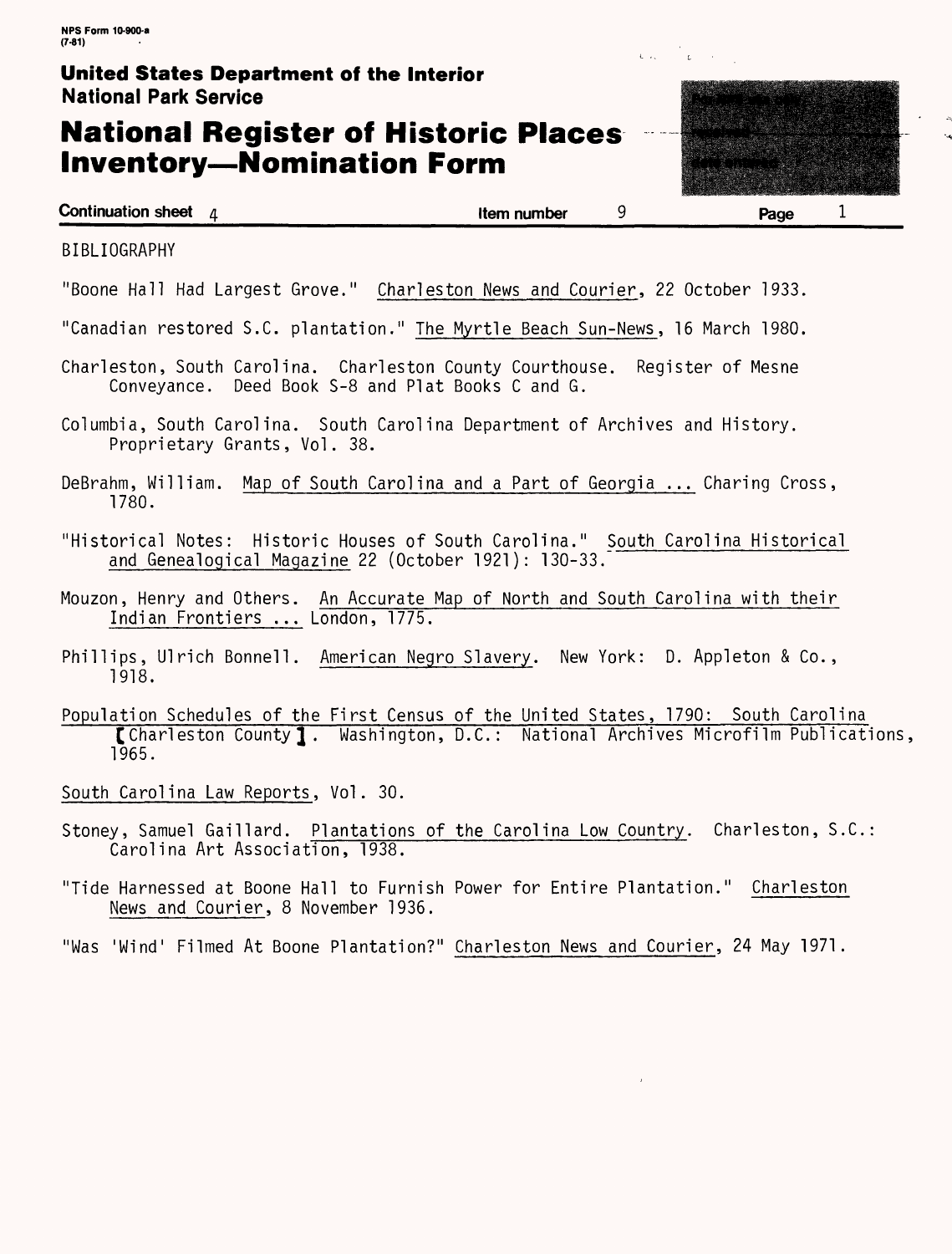### Slave Street, Smokehouse, and Allee, Boone Hall Plantation Nomination **Footnotes**

<sup>1</sup>"Boone Hall Had Largest Grove," Charleston News and Courier, 22 October 1933, p. 3-B; Samuel Gaillard Stoney, Plantations of the Carolina Low Country (Charleston, S.C.: Carolina Art Association, 1938), pp. 85-86.

<sup>2</sup>"Boone Hall Had Largest Grove;" "Historical Notes: Historic Houses of South Carolina," South Carolina Historical and Genealogical Magazine 22 (October 1921): 131.

<sup>3</sup>Population Schedules of the First Census of the United States, 1790: South Carolina [Charleston County] (Washington, D.C.: National Archives Microfilm [ Publications, 1965), Microcopy 637, Roll #11, p. 556 indicates that John Boone of Boone Hall owned forty slaves at that time. Stoney in Plantations of the Carolina Low Country suggests that the slave houses may have been built contemporary with the laying out of the alle'e in 1843, perhaps on assumption that the establishment of the Horlbeck brickyards in the early nineteenth century preceeded the construction of the brick slave houses; but the surviving original fabric of the houses suggests a much earlier construction date. The extensive alterations to the houses and the deterioration of original fabric preclude a conclusive dating of the houses.

 $4$ A ca. 1934 photograph of the original frame house at Boone Hall by W. B. Seabrook, preserved at Boone Hall Plantation, shows a two-story, frame house with a hip roof and a one-story porch across the facade, apparently a double-pile, central-hall farmhouse such as was common in the South Carolina Lowcountry through the eighteenth and nineteenth centuries; this house seems to have been one-third the size of the 1936 brick house. Also see "Tide Harnessed at Boone Hall to Furnish Power for Entire Plantation," Charleston News and Courier,8 November 1936, p. 3-C; "Was 'Wind' Filmed at Boone Plantation?" Charleston News and Courier, 24 May 1971; and Plat Book G, p. 51-A, Register of Mesne Conveyance, Charleston County Courthouse, Charleston, S.C.

5<br>South Caroli<u>na Law Reports</u>, Vol. 30 (1 Richardson Law) 382, p. 383; Stoney, p. 85; "Boone Hall Had Largest Grove;" Propriety Grants, vol. 38, p. 352, South Carolina Department of Archives and History, Columbia, S.C.

<sup>6</sup>South Carolina Law Reports, p. 383; Henry Mouzon and Others, An Accurate Map of North and South Carolina with their Indian Frontiers. . . (London, 1775); William De Brahm, <u>Map of South Carolina and a Part</u> of Georgia . . . (Charing Cross, 1780); Deed Book S-8, p. 203, Register of Mesne Conveyance, Charleston County Courthouse.

<sup>/</sup>South Carolina Law Reports, p. 383; Stoney, pp. 85-86; "Boone Hall Had Largest Grove;" Plat Book C, p. 9, Register of Mesne Conveyance, Charleston County Courthouse.

o "Tide Harnessed at Boone Hall;" "Canadian restored S.C. Plantation," <u>The</u> Myrtle Beach Sun-News, 16 March 1980, p. 2-F.

<sup>9</sup>Prince George Winyah Church in Georgetown has walls laid in header bond brickwork.